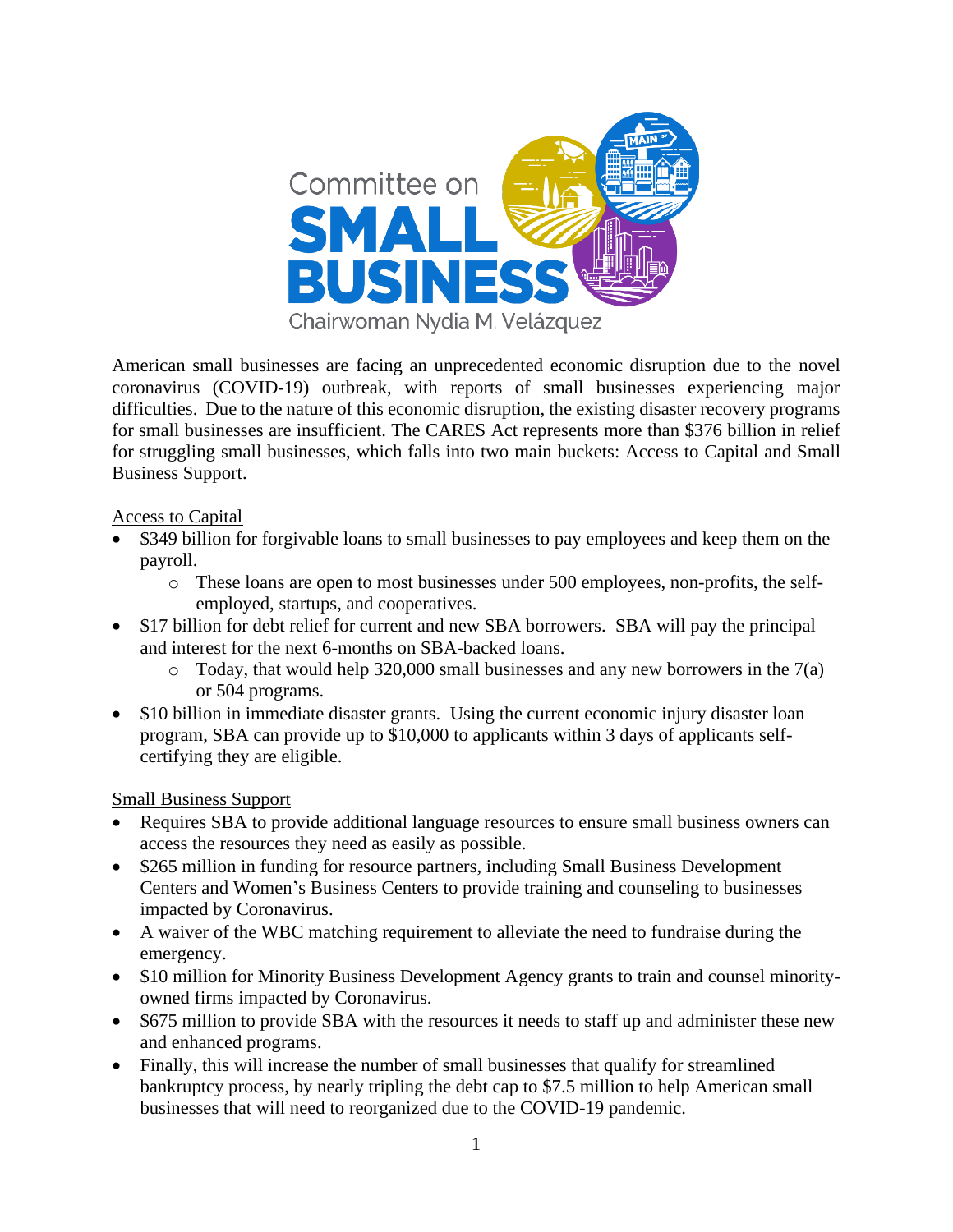### **Paycheck Protection Program – Section 1102**

The bill establishes a new guaranteed loan program at SBA for small businesses to cover payroll during the immediate crisis. The Paycheck Protection Program would:

- support \$349 billion in 100 percent guaranteed, low interest, no fee loans of up to \$10 million with repayment deferred for at least six months; and
- forgive up to 100% of the loan if the borrower has retained the same number of employees as when they received the loan.

### Who is eligible?

Small and Medium sized businesses up to 500 employees, non-profits, independent contractors and the self-employed. This includes churches but only to cover payroll costs of an associated business, like a thrift store.

#### What about franchises and hotels?

The program temporarily waives SBA "affiliation rules" to allow businesses with multiple locations the normally are not considered small, to qualify. This is especially important for our restaurant and lodging sector. They are still limited to the same maximum loan size - \$10 million - as a business with one location.

#### How are loans made?

The SBA's network of 2,500 7(a) lenders will be used to process these loans. There is also authority to fast track additional lenders to process and disburse these loans to reach as many small businesses as quickly as possible.

### Are these grants?

Yes and No. The amount of the loan forgiven at the end of the year will be determined by how many employees were retained on the company's payroll, up to 100 percent for full retention. There are safeguards built in to protect against employers gaming the program, as well as recognizing some employers will be forced to do temporary furloughs but bring their employees back on.

#### What is covered?

This bill allows firms to get a loan to cover up to 2.5 months of payroll and any new EIDL loan balances incurred because of Coronavirus but cannot exceed \$10 million.

#### How long does the program last?

The program is open until June 30, 2020, as it is intended for immediate payroll relief to ensure businesses do not do mass layoffs during this crisis.

### How is this different from the House package?

It is nearly identical, we worked with the Senate to include more than just payroll in the loan amount. The CARES Act now includes amounts already disbursed under a new EIDL loan from SBA.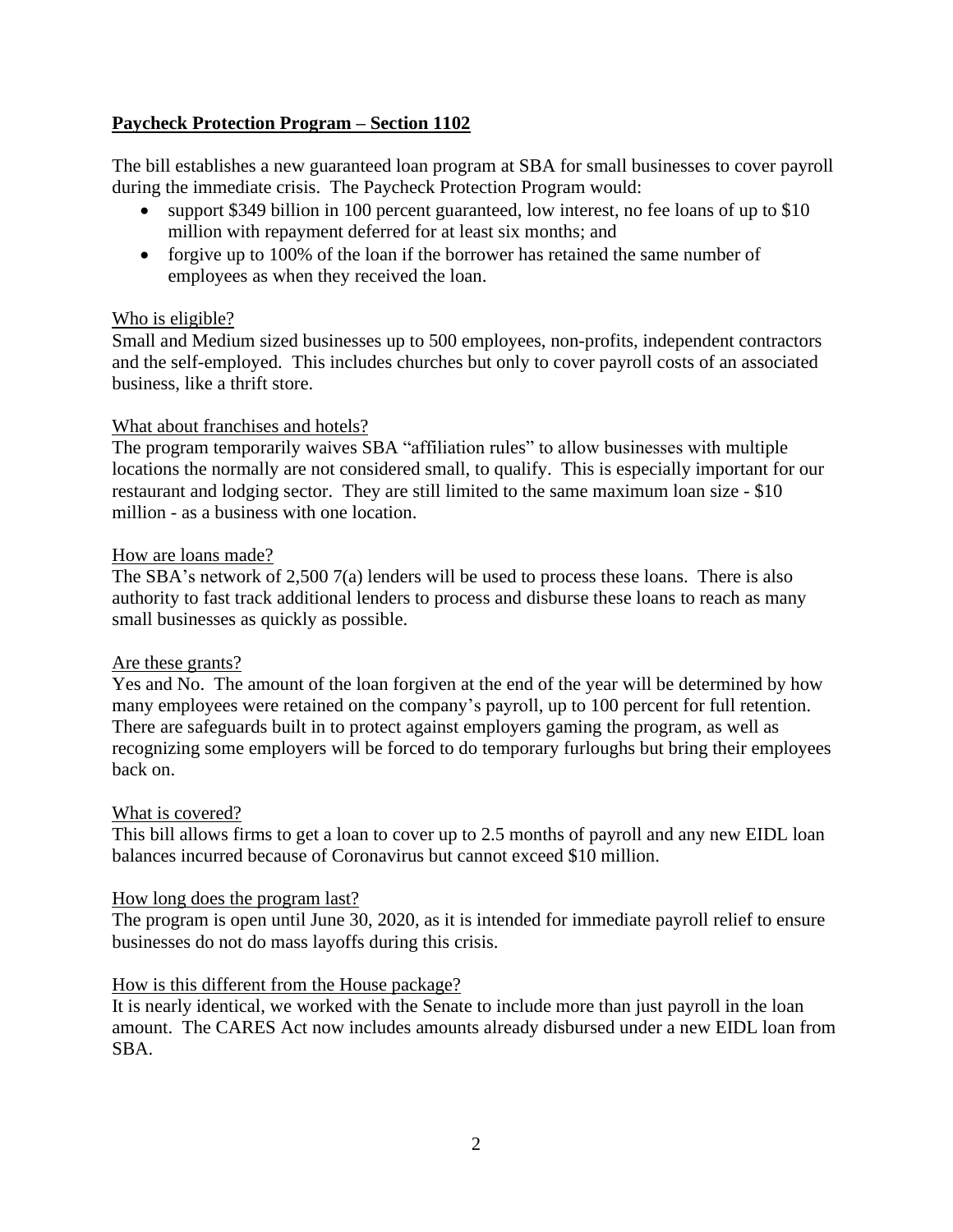# **Entrepreneurial Development – Section 1103**

SBA resource partners, including Small Business Development Centers (SBDCs), Women's Business Centers (WBCs), provide vital mentorship, guidance and expertise to small businesses. These organizations will need to hire more staff to deal with the increasing number of small businesses that need their help to respond to COVID-19.

• The bill would provide \$265 million in additional funding.

## How does this differ from the House package?

We worked closely with our Senate colleagues and are happy to report this provision was included in their package.

# **State Trade Expansion Program (STEP) Support – Section 1104**

The State Trade Expansion Program (STEP) provides matching funds to states and territories to provide opportunities for small businesses to participate in trade missions, international marketing efforts, workshops, export trade show exhibits, and other promotional activities.

The bill would:

- reimburse States for financial losses resulting from the cancellation of foreign trade missions or trade show exhibition due to COVID-19;
- allow States to use unspent funds from FY 2018 and FY 2019 to cover losses due to COVID-19 outbreak through FY 2021.

How does this differ from the House package?

We worked closely with our Senate colleagues and are happy to report this provision was included in their package.

# **Women's Business Center Matching Waiver – Section 1105**

This section waives the requirement that WBC's meet their 1:1 private match to SBA provided funding. This will help alleviate the need to fundraise during the Coronavirus crisis and allow them to continue receiving federal funding to help small businesses.

## How does this differ from the House package?

We worked closely with our Senate colleagues and are happy to report this provision was included in their package.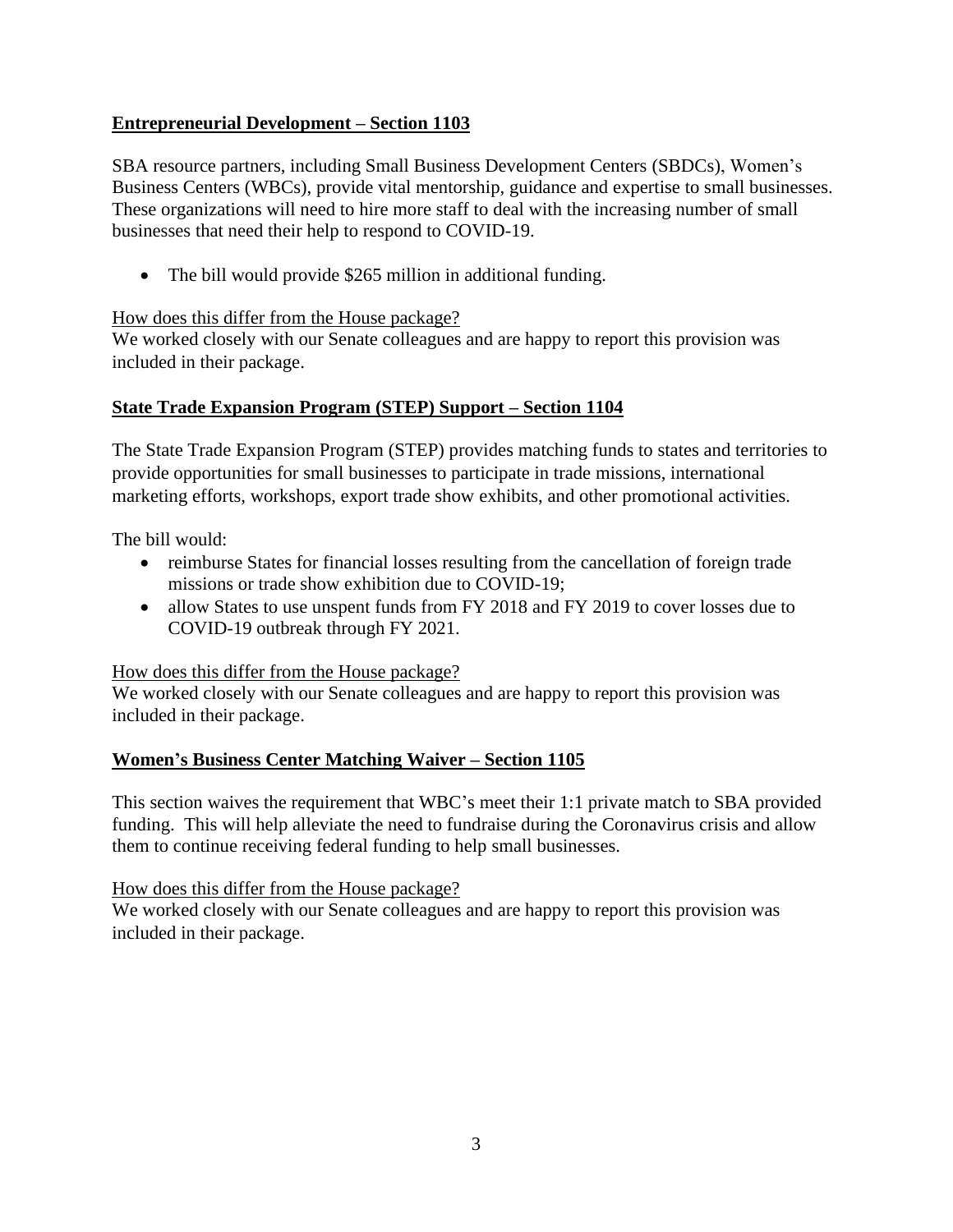## **Loan Forgiveness – Section 1106**

This section lays out the process by which borrowers will be forgiven on loans taken out under the paycheck protection act

- The amount of the loan forgiven at the end of the covered period will be determined by how many employees were retained on the company's payroll.
- There are safeguards built in to protect against employers gaming the program, and well as recognizing some employers will be forced to do temporary furloughs but bring their employees back on.
- Allows forgiveness for additional wages paid to tipped workers.
- Forgiven amounts will not be considered income for tax purposes.
- Any amounts not forgiven will be covered in the ongoing loan for a term of 10 years, not to exceed 4% interest with the 100% guarantee.

# **Direct Appropriations – Section 1107**

Provides appropriations for this title of the legislation, over \$376 Billion.

# **Minority Business Development Agency – Section 1108**

The bill provides \$10 million for the Minority Business Development Agency grants to train and counsel minority-owned firms impacted by Coronavirus.

# **Emergency Economic Injury Grants – Section 1110**

The bill creates a new \$10 billion grant program, leveraging SBA's Office of Disaster Assistance infrastructure, to provide small businesses with quick, much needed capital.

Small businesses, cooperative, ESOPS, private non-profits, independent contractors and the selfemployed would be eligible to receive up to \$10,000 to cover immediate payroll, mortgage, rent, and other operating expenses while they wait for additional relief to be processed.

Who is eligible?

Independent contractors, the self-employed, private non-profits, and small businesses and medium sized businesses with up to 500 employees, including startups, cooperatives, and ESOPs.

What is a private non-profit? Private non-profits include churches and private universities.

Churches are eligible?

Yes, but limited to business activities. The SBA will make the final determination which activities, like running a thrift shop, are eligible for a grant.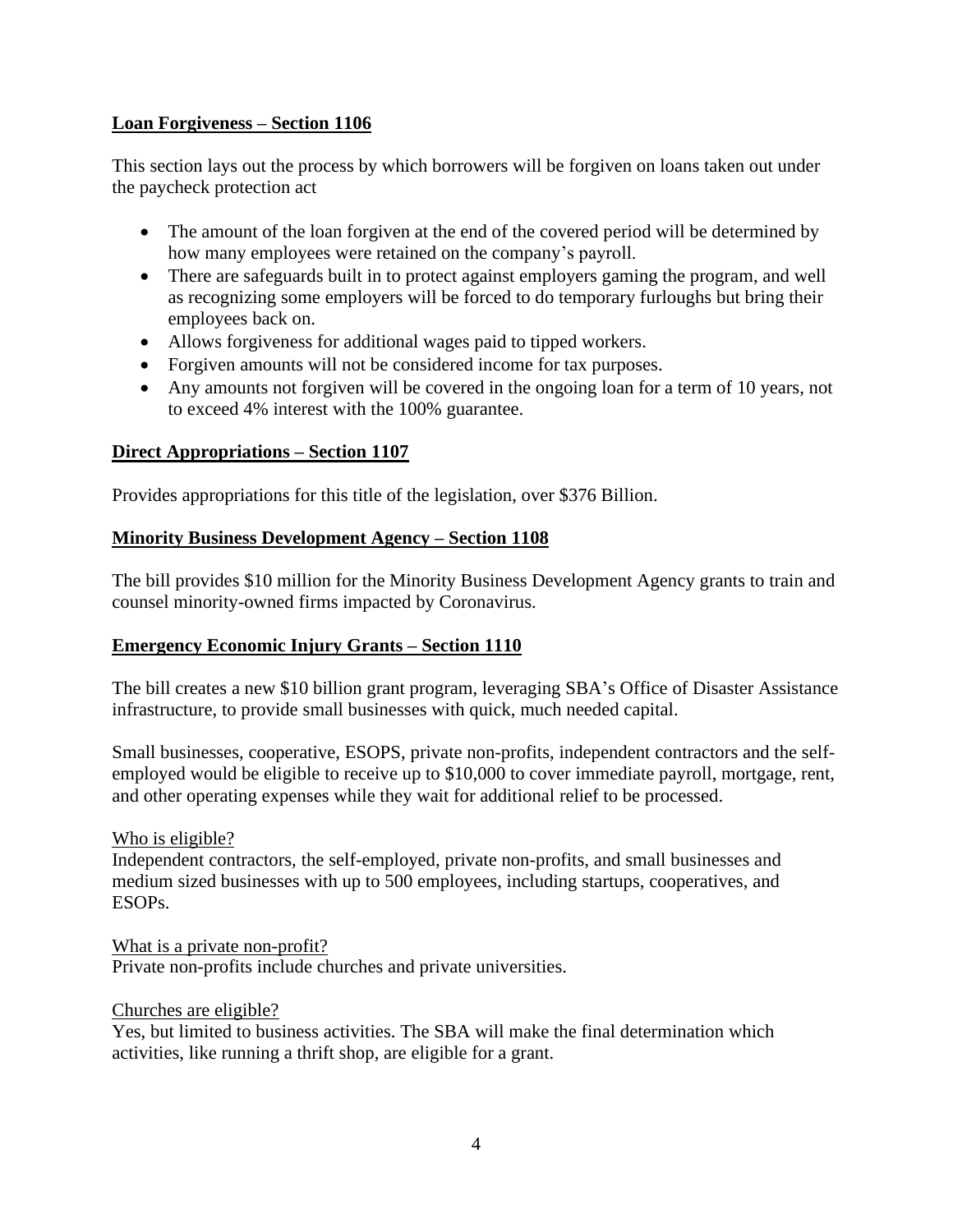### How quickly will grants be made?

The legislation requires SBA to disburse within 3 days of verifying the business's eligibility.

### Are grant recipients eligible for other SBA programs?

Yes, businesses remain eligible for the paycheck protection program, disaster loans, and regular SBA-back loans.

## How does this differ from the House Package?

We worked closely with our Senate counterpart to ensure their package included this grant program, which was funded at \$10 billion. It will provide up to 1 million small businesses with emergency relief. While not as high as the House package, now that the program is in place, we can push for additional resources in the future.

# **Increasing Access to SBA Through Multiple Language Support – Section 1111**

Immigrant-owned small businesses are an essential part of our economy. In 2018, more than 3.1 million immigrants launched small businesses, employing more than 8 million people, generating more than \$1.3 trillion in sales, and paying more than \$4 billion in taxes.

• The bill would authorize \$25 million for small business resource material and services in the ten most commonly spoken languages.

## Why is this needed?

Millions of impacted small business owners do not speak English as a first language but are eligible for SBA's lending and ED program. It is vital they can get the support they are entitled to as easily as possible though language support at SBA.

## How does this differ from the House package?

We worked closely with our Senate colleagues and are happy to report this provision was included in their package.

# **6-months of Principal and Interest Relief - Section 1112**

Small businesses in industries heavily impacted by coronavirus—such as travel, tourism, and hospitality—are experiencing dramatic cash flow problems. The government is ultimately responsible for guarantees on these loans and has a vested interest in averting mass defaults.

To provide immediate relief to small businesses with SBA-backed loans, the bill would:

- provide small businesses with relief from SBA loan payments, including principal, interest, and fees, for six months;
- encourage banks to provide further relief to small business borrowers by enabling them to extend the duration of current loans beyond existing limits; and
- This will provide \$17 billion in relief to SBA borrowers.